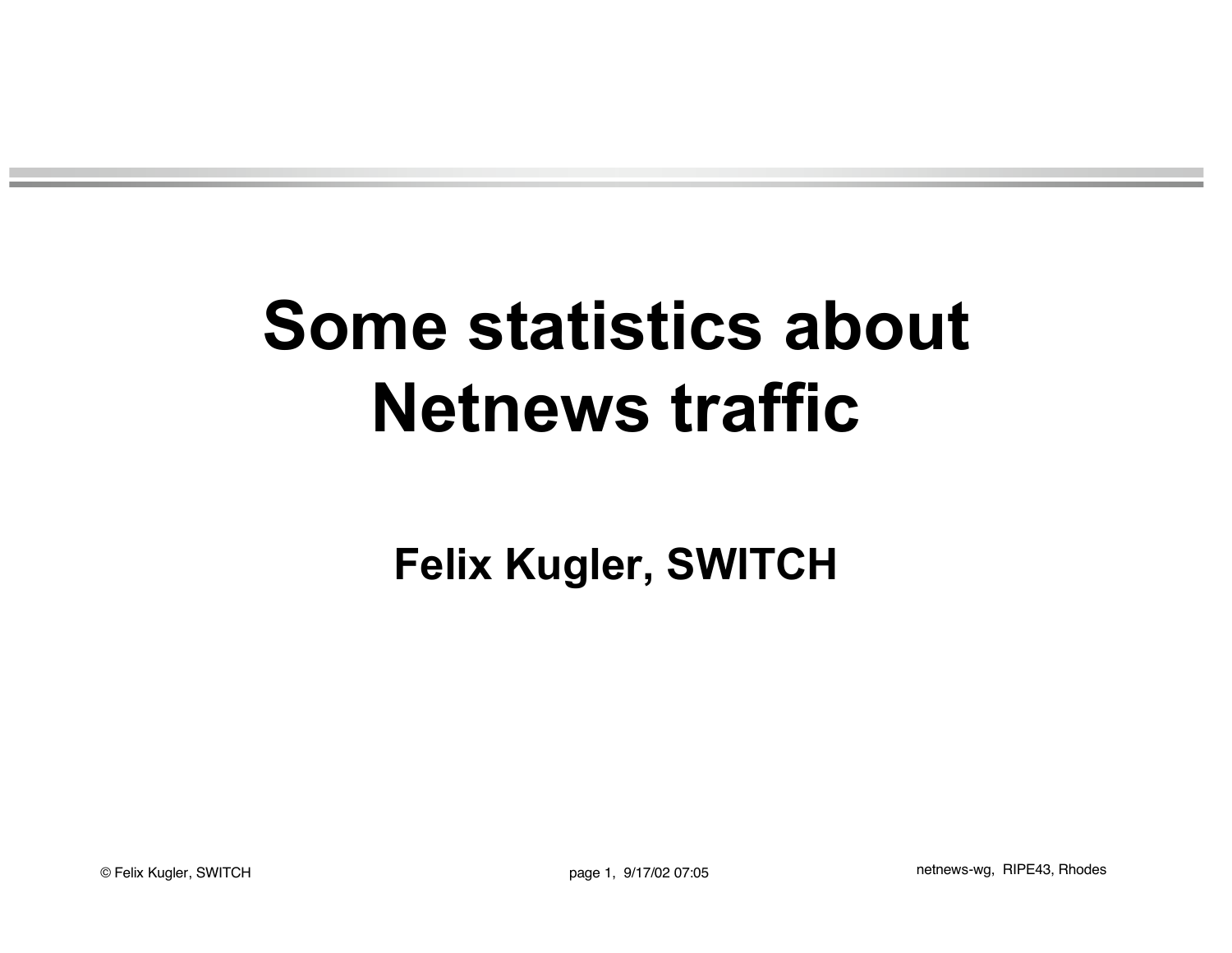# **About the following statistics...**

- □ data collected with "flowstat" software
- □ collection points:
	- <sup>o</sup> **news-ge.switch.ch (until 12.2001)**
	- <sup>o</sup> **news-zh.switch.ch (from 01.2002)**
- □ server overload might degrade **measurement quality!**
- <sup>o</sup> **cleanfeed filtering**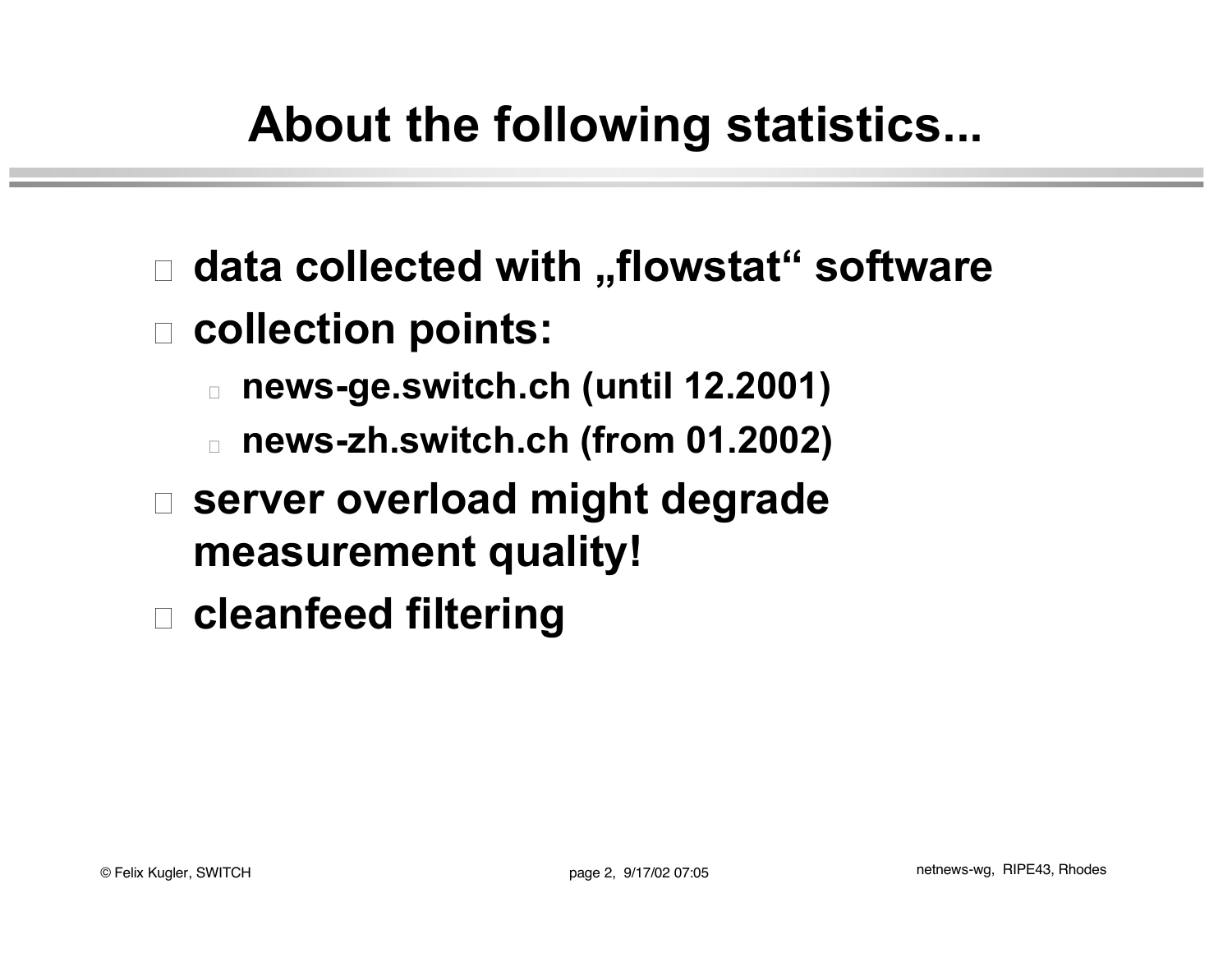## **Netnews traffic 1995-2002**

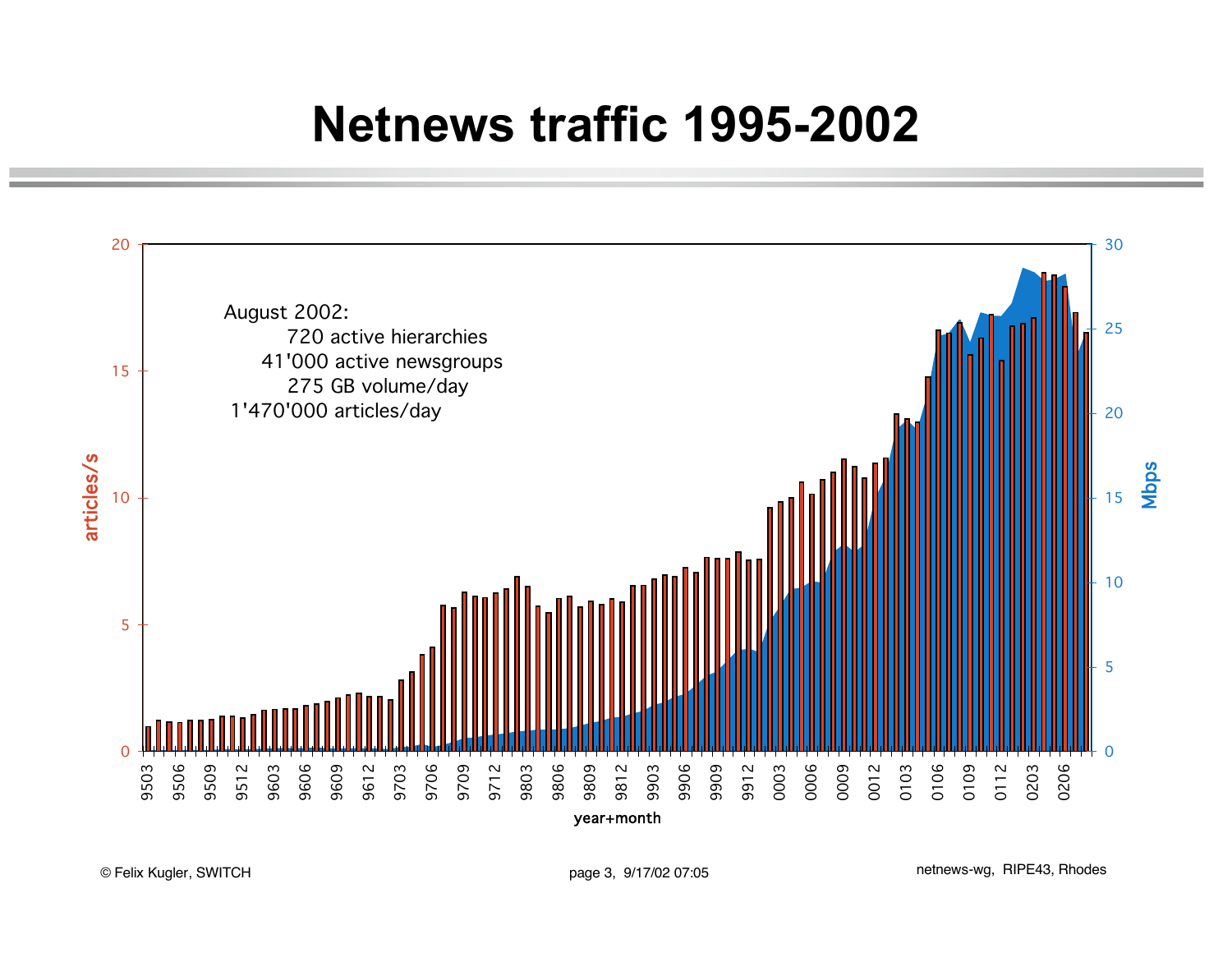### **Average article size**

average article size

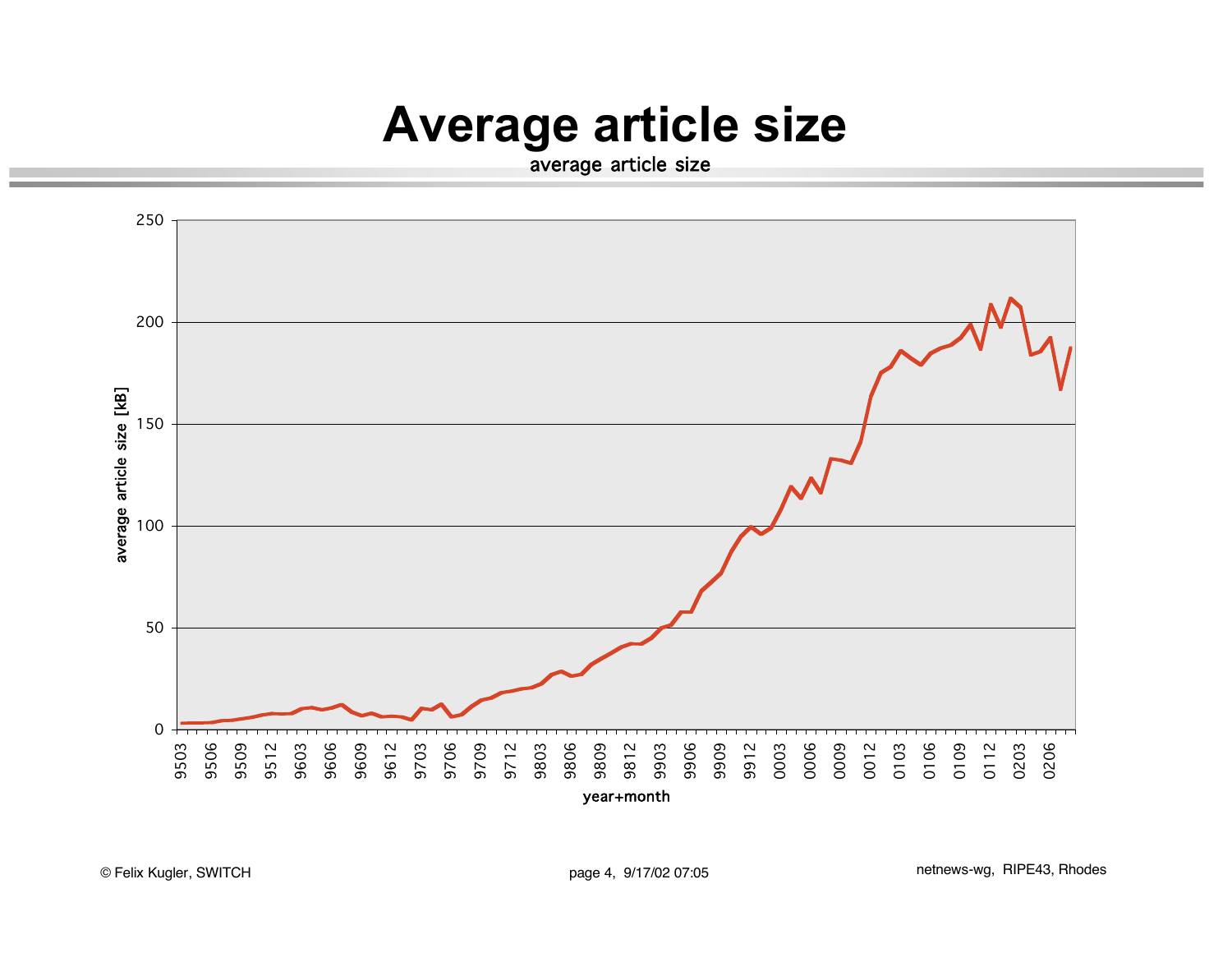#### **Active newsgroups**

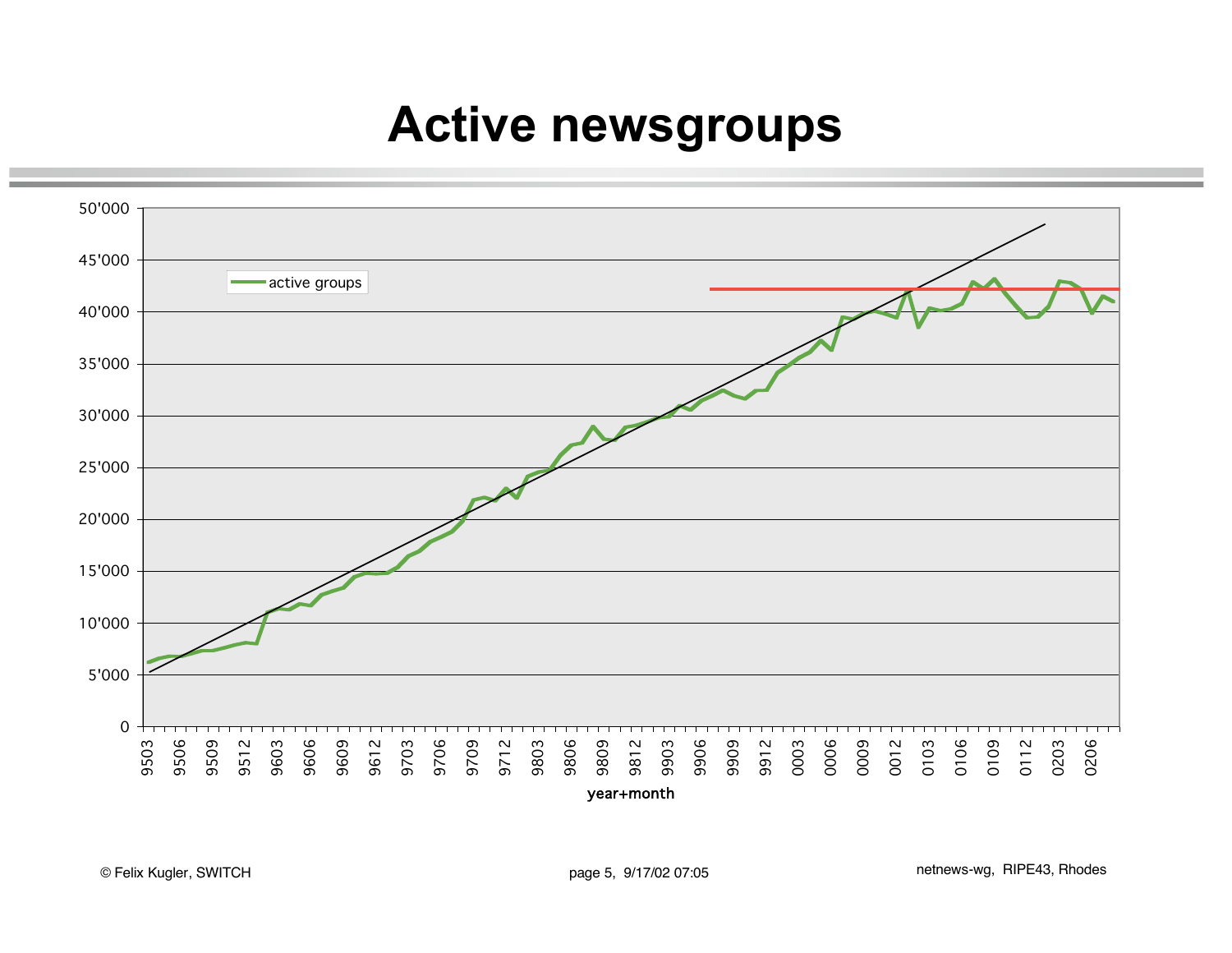## **Traffic growth factor**



© Felix Kugler, SWITCH **Example 2018** Page 6, 9/17/02 07:05 **CONFEDENT PAGES** Page 6, 9/17/02 07:05